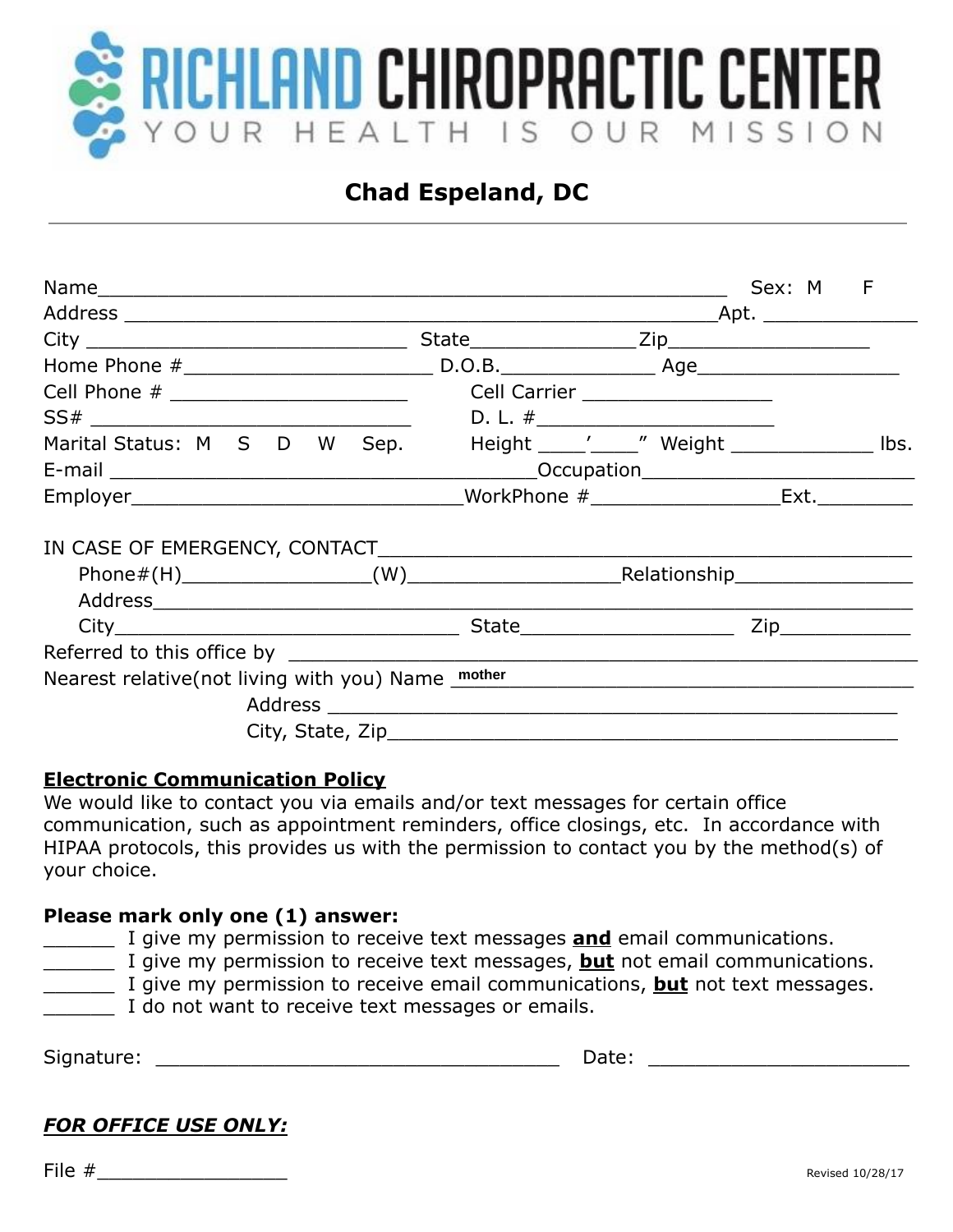| Is the condition due to an accident? Y<br>Type of accident:<br>When did your problem/condition start? Please provide your best estimate.<br>How did your problem/condition start?<br>Gradual (over time)<br>Sudden<br>Unknown<br>Is your problem/condition getting worse over time?<br>Yes<br>No<br>Unknown<br>Type of pain: Sharp<br>Throbbing<br>Stabbing<br>Achy<br>Shooting<br>Annoying<br><b>Burning</b><br>Tingling<br>Pinching<br>Dull<br>Pounding<br>Pulsating<br>How often do you have this pain? 25% (intermittent) 50% (occasional) 75% (frequent)<br>100% (constant) of the time.<br>What time of day is the pain the worst: Morning<br>Evening<br>Afternoon<br>Night<br>What time of day is the pain the least:<br>Morning<br>Afternoon<br>Evening<br>Night<br>$\vert \textbf{r} \vert$<br>How intense is the pain on a scale of $1$ (no pain) to $10$ (severe pain)?<br>Does the problem/condition interfere with: Work Sleep Activities around house Exercise Social Activities Hobby<br>Is there anything that makes your pain better?<br>Is there anything that makes your pain worse? __________________________________<br>Have you ever had a similar problem to the one you are currently experiencing? Y<br>N<br>If yes, how many times has the problem/condition bothered you in the past?<br>What treatment have you tried for this problem/condition?<br>OTC medications<br>Chiropractic<br>Rx medications<br>Injections<br>Physical therapy<br>Surgery<br>None<br>Other<br>Please circle and give date if you have had any of the following for the problem you are experiencing?: MRI<br>Myelogram X-rays X-rays CT Scan Bone scan<br>Name of doctors that have treated you for this problem/condition:<br><u> 1980 - Jan James James James James James James James James James James James James James James James James J</u><br>Have you ever had chiropractic care? Y N<br>If yes, how long ago<br>Please use the letters below to mark<br>the area( $s$ ) on the body outlines to the<br>right, in which you are experiencing<br>symptoms.<br>$A =$ Ache<br>$B =$ Burning<br>$D = D$ ull<br>$N =$ Numbness | Name _ | Date and the contract of the contract of the contract of the contract of the contract of the contract of the contract of the contract of the contract of the contract of the contract of the contract of the contract of the c |
|--------------------------------------------------------------------------------------------------------------------------------------------------------------------------------------------------------------------------------------------------------------------------------------------------------------------------------------------------------------------------------------------------------------------------------------------------------------------------------------------------------------------------------------------------------------------------------------------------------------------------------------------------------------------------------------------------------------------------------------------------------------------------------------------------------------------------------------------------------------------------------------------------------------------------------------------------------------------------------------------------------------------------------------------------------------------------------------------------------------------------------------------------------------------------------------------------------------------------------------------------------------------------------------------------------------------------------------------------------------------------------------------------------------------------------------------------------------------------------------------------------------------------------------------------------------------------------------------------------------------------------------------------------------------------------------------------------------------------------------------------------------------------------------------------------------------------------------------------------------------------------------------------------------------------------------------------------------------------------------------------------------------------------------------------------------------------------------------------------------------------------------------|--------|--------------------------------------------------------------------------------------------------------------------------------------------------------------------------------------------------------------------------------|
|                                                                                                                                                                                                                                                                                                                                                                                                                                                                                                                                                                                                                                                                                                                                                                                                                                                                                                                                                                                                                                                                                                                                                                                                                                                                                                                                                                                                                                                                                                                                                                                                                                                                                                                                                                                                                                                                                                                                                                                                                                                                                                                                            |        |                                                                                                                                                                                                                                |
|                                                                                                                                                                                                                                                                                                                                                                                                                                                                                                                                                                                                                                                                                                                                                                                                                                                                                                                                                                                                                                                                                                                                                                                                                                                                                                                                                                                                                                                                                                                                                                                                                                                                                                                                                                                                                                                                                                                                                                                                                                                                                                                                            |        |                                                                                                                                                                                                                                |
|                                                                                                                                                                                                                                                                                                                                                                                                                                                                                                                                                                                                                                                                                                                                                                                                                                                                                                                                                                                                                                                                                                                                                                                                                                                                                                                                                                                                                                                                                                                                                                                                                                                                                                                                                                                                                                                                                                                                                                                                                                                                                                                                            |        |                                                                                                                                                                                                                                |
|                                                                                                                                                                                                                                                                                                                                                                                                                                                                                                                                                                                                                                                                                                                                                                                                                                                                                                                                                                                                                                                                                                                                                                                                                                                                                                                                                                                                                                                                                                                                                                                                                                                                                                                                                                                                                                                                                                                                                                                                                                                                                                                                            |        |                                                                                                                                                                                                                                |
|                                                                                                                                                                                                                                                                                                                                                                                                                                                                                                                                                                                                                                                                                                                                                                                                                                                                                                                                                                                                                                                                                                                                                                                                                                                                                                                                                                                                                                                                                                                                                                                                                                                                                                                                                                                                                                                                                                                                                                                                                                                                                                                                            |        |                                                                                                                                                                                                                                |
|                                                                                                                                                                                                                                                                                                                                                                                                                                                                                                                                                                                                                                                                                                                                                                                                                                                                                                                                                                                                                                                                                                                                                                                                                                                                                                                                                                                                                                                                                                                                                                                                                                                                                                                                                                                                                                                                                                                                                                                                                                                                                                                                            |        |                                                                                                                                                                                                                                |
|                                                                                                                                                                                                                                                                                                                                                                                                                                                                                                                                                                                                                                                                                                                                                                                                                                                                                                                                                                                                                                                                                                                                                                                                                                                                                                                                                                                                                                                                                                                                                                                                                                                                                                                                                                                                                                                                                                                                                                                                                                                                                                                                            |        |                                                                                                                                                                                                                                |
|                                                                                                                                                                                                                                                                                                                                                                                                                                                                                                                                                                                                                                                                                                                                                                                                                                                                                                                                                                                                                                                                                                                                                                                                                                                                                                                                                                                                                                                                                                                                                                                                                                                                                                                                                                                                                                                                                                                                                                                                                                                                                                                                            |        |                                                                                                                                                                                                                                |
|                                                                                                                                                                                                                                                                                                                                                                                                                                                                                                                                                                                                                                                                                                                                                                                                                                                                                                                                                                                                                                                                                                                                                                                                                                                                                                                                                                                                                                                                                                                                                                                                                                                                                                                                                                                                                                                                                                                                                                                                                                                                                                                                            |        |                                                                                                                                                                                                                                |
|                                                                                                                                                                                                                                                                                                                                                                                                                                                                                                                                                                                                                                                                                                                                                                                                                                                                                                                                                                                                                                                                                                                                                                                                                                                                                                                                                                                                                                                                                                                                                                                                                                                                                                                                                                                                                                                                                                                                                                                                                                                                                                                                            |        |                                                                                                                                                                                                                                |
|                                                                                                                                                                                                                                                                                                                                                                                                                                                                                                                                                                                                                                                                                                                                                                                                                                                                                                                                                                                                                                                                                                                                                                                                                                                                                                                                                                                                                                                                                                                                                                                                                                                                                                                                                                                                                                                                                                                                                                                                                                                                                                                                            |        |                                                                                                                                                                                                                                |
|                                                                                                                                                                                                                                                                                                                                                                                                                                                                                                                                                                                                                                                                                                                                                                                                                                                                                                                                                                                                                                                                                                                                                                                                                                                                                                                                                                                                                                                                                                                                                                                                                                                                                                                                                                                                                                                                                                                                                                                                                                                                                                                                            |        |                                                                                                                                                                                                                                |
|                                                                                                                                                                                                                                                                                                                                                                                                                                                                                                                                                                                                                                                                                                                                                                                                                                                                                                                                                                                                                                                                                                                                                                                                                                                                                                                                                                                                                                                                                                                                                                                                                                                                                                                                                                                                                                                                                                                                                                                                                                                                                                                                            |        |                                                                                                                                                                                                                                |
|                                                                                                                                                                                                                                                                                                                                                                                                                                                                                                                                                                                                                                                                                                                                                                                                                                                                                                                                                                                                                                                                                                                                                                                                                                                                                                                                                                                                                                                                                                                                                                                                                                                                                                                                                                                                                                                                                                                                                                                                                                                                                                                                            |        |                                                                                                                                                                                                                                |
|                                                                                                                                                                                                                                                                                                                                                                                                                                                                                                                                                                                                                                                                                                                                                                                                                                                                                                                                                                                                                                                                                                                                                                                                                                                                                                                                                                                                                                                                                                                                                                                                                                                                                                                                                                                                                                                                                                                                                                                                                                                                                                                                            |        |                                                                                                                                                                                                                                |
|                                                                                                                                                                                                                                                                                                                                                                                                                                                                                                                                                                                                                                                                                                                                                                                                                                                                                                                                                                                                                                                                                                                                                                                                                                                                                                                                                                                                                                                                                                                                                                                                                                                                                                                                                                                                                                                                                                                                                                                                                                                                                                                                            |        |                                                                                                                                                                                                                                |
|                                                                                                                                                                                                                                                                                                                                                                                                                                                                                                                                                                                                                                                                                                                                                                                                                                                                                                                                                                                                                                                                                                                                                                                                                                                                                                                                                                                                                                                                                                                                                                                                                                                                                                                                                                                                                                                                                                                                                                                                                                                                                                                                            |        |                                                                                                                                                                                                                                |
|                                                                                                                                                                                                                                                                                                                                                                                                                                                                                                                                                                                                                                                                                                                                                                                                                                                                                                                                                                                                                                                                                                                                                                                                                                                                                                                                                                                                                                                                                                                                                                                                                                                                                                                                                                                                                                                                                                                                                                                                                                                                                                                                            |        |                                                                                                                                                                                                                                |
|                                                                                                                                                                                                                                                                                                                                                                                                                                                                                                                                                                                                                                                                                                                                                                                                                                                                                                                                                                                                                                                                                                                                                                                                                                                                                                                                                                                                                                                                                                                                                                                                                                                                                                                                                                                                                                                                                                                                                                                                                                                                                                                                            |        |                                                                                                                                                                                                                                |
|                                                                                                                                                                                                                                                                                                                                                                                                                                                                                                                                                                                                                                                                                                                                                                                                                                                                                                                                                                                                                                                                                                                                                                                                                                                                                                                                                                                                                                                                                                                                                                                                                                                                                                                                                                                                                                                                                                                                                                                                                                                                                                                                            |        |                                                                                                                                                                                                                                |
|                                                                                                                                                                                                                                                                                                                                                                                                                                                                                                                                                                                                                                                                                                                                                                                                                                                                                                                                                                                                                                                                                                                                                                                                                                                                                                                                                                                                                                                                                                                                                                                                                                                                                                                                                                                                                                                                                                                                                                                                                                                                                                                                            |        |                                                                                                                                                                                                                                |
|                                                                                                                                                                                                                                                                                                                                                                                                                                                                                                                                                                                                                                                                                                                                                                                                                                                                                                                                                                                                                                                                                                                                                                                                                                                                                                                                                                                                                                                                                                                                                                                                                                                                                                                                                                                                                                                                                                                                                                                                                                                                                                                                            |        |                                                                                                                                                                                                                                |
|                                                                                                                                                                                                                                                                                                                                                                                                                                                                                                                                                                                                                                                                                                                                                                                                                                                                                                                                                                                                                                                                                                                                                                                                                                                                                                                                                                                                                                                                                                                                                                                                                                                                                                                                                                                                                                                                                                                                                                                                                                                                                                                                            |        |                                                                                                                                                                                                                                |
|                                                                                                                                                                                                                                                                                                                                                                                                                                                                                                                                                                                                                                                                                                                                                                                                                                                                                                                                                                                                                                                                                                                                                                                                                                                                                                                                                                                                                                                                                                                                                                                                                                                                                                                                                                                                                                                                                                                                                                                                                                                                                                                                            |        |                                                                                                                                                                                                                                |
|                                                                                                                                                                                                                                                                                                                                                                                                                                                                                                                                                                                                                                                                                                                                                                                                                                                                                                                                                                                                                                                                                                                                                                                                                                                                                                                                                                                                                                                                                                                                                                                                                                                                                                                                                                                                                                                                                                                                                                                                                                                                                                                                            |        |                                                                                                                                                                                                                                |
|                                                                                                                                                                                                                                                                                                                                                                                                                                                                                                                                                                                                                                                                                                                                                                                                                                                                                                                                                                                                                                                                                                                                                                                                                                                                                                                                                                                                                                                                                                                                                                                                                                                                                                                                                                                                                                                                                                                                                                                                                                                                                                                                            |        |                                                                                                                                                                                                                                |
|                                                                                                                                                                                                                                                                                                                                                                                                                                                                                                                                                                                                                                                                                                                                                                                                                                                                                                                                                                                                                                                                                                                                                                                                                                                                                                                                                                                                                                                                                                                                                                                                                                                                                                                                                                                                                                                                                                                                                                                                                                                                                                                                            |        |                                                                                                                                                                                                                                |
|                                                                                                                                                                                                                                                                                                                                                                                                                                                                                                                                                                                                                                                                                                                                                                                                                                                                                                                                                                                                                                                                                                                                                                                                                                                                                                                                                                                                                                                                                                                                                                                                                                                                                                                                                                                                                                                                                                                                                                                                                                                                                                                                            |        |                                                                                                                                                                                                                                |
|                                                                                                                                                                                                                                                                                                                                                                                                                                                                                                                                                                                                                                                                                                                                                                                                                                                                                                                                                                                                                                                                                                                                                                                                                                                                                                                                                                                                                                                                                                                                                                                                                                                                                                                                                                                                                                                                                                                                                                                                                                                                                                                                            |        |                                                                                                                                                                                                                                |
|                                                                                                                                                                                                                                                                                                                                                                                                                                                                                                                                                                                                                                                                                                                                                                                                                                                                                                                                                                                                                                                                                                                                                                                                                                                                                                                                                                                                                                                                                                                                                                                                                                                                                                                                                                                                                                                                                                                                                                                                                                                                                                                                            |        |                                                                                                                                                                                                                                |
|                                                                                                                                                                                                                                                                                                                                                                                                                                                                                                                                                                                                                                                                                                                                                                                                                                                                                                                                                                                                                                                                                                                                                                                                                                                                                                                                                                                                                                                                                                                                                                                                                                                                                                                                                                                                                                                                                                                                                                                                                                                                                                                                            |        |                                                                                                                                                                                                                                |
|                                                                                                                                                                                                                                                                                                                                                                                                                                                                                                                                                                                                                                                                                                                                                                                                                                                                                                                                                                                                                                                                                                                                                                                                                                                                                                                                                                                                                                                                                                                                                                                                                                                                                                                                                                                                                                                                                                                                                                                                                                                                                                                                            |        |                                                                                                                                                                                                                                |
|                                                                                                                                                                                                                                                                                                                                                                                                                                                                                                                                                                                                                                                                                                                                                                                                                                                                                                                                                                                                                                                                                                                                                                                                                                                                                                                                                                                                                                                                                                                                                                                                                                                                                                                                                                                                                                                                                                                                                                                                                                                                                                                                            |        |                                                                                                                                                                                                                                |
|                                                                                                                                                                                                                                                                                                                                                                                                                                                                                                                                                                                                                                                                                                                                                                                                                                                                                                                                                                                                                                                                                                                                                                                                                                                                                                                                                                                                                                                                                                                                                                                                                                                                                                                                                                                                                                                                                                                                                                                                                                                                                                                                            |        |                                                                                                                                                                                                                                |
|                                                                                                                                                                                                                                                                                                                                                                                                                                                                                                                                                                                                                                                                                                                                                                                                                                                                                                                                                                                                                                                                                                                                                                                                                                                                                                                                                                                                                                                                                                                                                                                                                                                                                                                                                                                                                                                                                                                                                                                                                                                                                                                                            |        |                                                                                                                                                                                                                                |
| $P = Pins/Needles$                                                                                                                                                                                                                                                                                                                                                                                                                                                                                                                                                                                                                                                                                                                                                                                                                                                                                                                                                                                                                                                                                                                                                                                                                                                                                                                                                                                                                                                                                                                                                                                                                                                                                                                                                                                                                                                                                                                                                                                                                                                                                                                         |        |                                                                                                                                                                                                                                |
| $S = \frac{S}{\text{harp}}$                                                                                                                                                                                                                                                                                                                                                                                                                                                                                                                                                                                                                                                                                                                                                                                                                                                                                                                                                                                                                                                                                                                                                                                                                                                                                                                                                                                                                                                                                                                                                                                                                                                                                                                                                                                                                                                                                                                                                                                                                                                                                                                |        |                                                                                                                                                                                                                                |
|                                                                                                                                                                                                                                                                                                                                                                                                                                                                                                                                                                                                                                                                                                                                                                                                                                                                                                                                                                                                                                                                                                                                                                                                                                                                                                                                                                                                                                                                                                                                                                                                                                                                                                                                                                                                                                                                                                                                                                                                                                                                                                                                            |        |                                                                                                                                                                                                                                |
|                                                                                                                                                                                                                                                                                                                                                                                                                                                                                                                                                                                                                                                                                                                                                                                                                                                                                                                                                                                                                                                                                                                                                                                                                                                                                                                                                                                                                                                                                                                                                                                                                                                                                                                                                                                                                                                                                                                                                                                                                                                                                                                                            |        |                                                                                                                                                                                                                                |
|                                                                                                                                                                                                                                                                                                                                                                                                                                                                                                                                                                                                                                                                                                                                                                                                                                                                                                                                                                                                                                                                                                                                                                                                                                                                                                                                                                                                                                                                                                                                                                                                                                                                                                                                                                                                                                                                                                                                                                                                                                                                                                                                            |        |                                                                                                                                                                                                                                |
|                                                                                                                                                                                                                                                                                                                                                                                                                                                                                                                                                                                                                                                                                                                                                                                                                                                                                                                                                                                                                                                                                                                                                                                                                                                                                                                                                                                                                                                                                                                                                                                                                                                                                                                                                                                                                                                                                                                                                                                                                                                                                                                                            |        |                                                                                                                                                                                                                                |
|                                                                                                                                                                                                                                                                                                                                                                                                                                                                                                                                                                                                                                                                                                                                                                                                                                                                                                                                                                                                                                                                                                                                                                                                                                                                                                                                                                                                                                                                                                                                                                                                                                                                                                                                                                                                                                                                                                                                                                                                                                                                                                                                            |        |                                                                                                                                                                                                                                |
|                                                                                                                                                                                                                                                                                                                                                                                                                                                                                                                                                                                                                                                                                                                                                                                                                                                                                                                                                                                                                                                                                                                                                                                                                                                                                                                                                                                                                                                                                                                                                                                                                                                                                                                                                                                                                                                                                                                                                                                                                                                                                                                                            |        |                                                                                                                                                                                                                                |
| (Continues on the back of sheet)                                                                                                                                                                                                                                                                                                                                                                                                                                                                                                                                                                                                                                                                                                                                                                                                                                                                                                                                                                                                                                                                                                                                                                                                                                                                                                                                                                                                                                                                                                                                                                                                                                                                                                                                                                                                                                                                                                                                                                                                                                                                                                           |        |                                                                                                                                                                                                                                |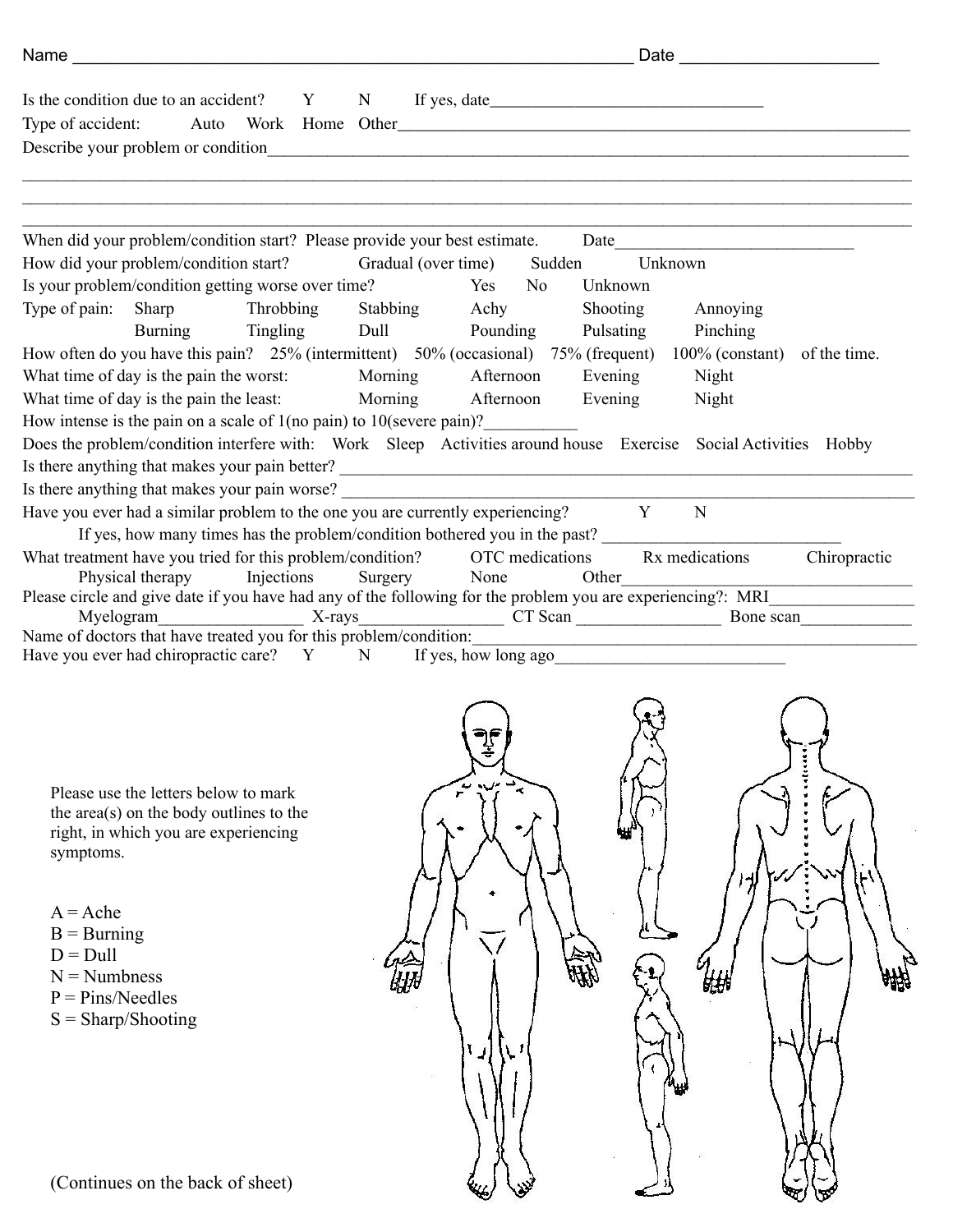(Please check any symptoms you have from the list below)

### **HEAD**

### **NECK**

- Neck pain
- Neck stiffness
- Neck pain & stiffness
- Mild **Construction** Occasional
- Moderate Frequent Severe Constant
- Neck pain with movement
- \_\_\_\_\_ forward
	- \_\_\_\_\_ backward
	- turning to the left
	- \_\_\_\_\_ turning to the right
	- bending to the left
	- bending to the right
- Pinched nerve
- Neck feels out of place
- Muscle spasms in the neck
- Grinding sounds in the neck
- \_\_\_\_\_ Arthritis in the neck

## **UPPER BACK**

- Pain across the shoulders
- Pain between the shoulder blades
- Muscle tension across the shoulders
- Muscle spasms between shoulder blades
- Pinched nerve under/around shoulder blade

## **MIDDLE BACK**

- Middle back pain
- \_\_\_\_\_ Middle back stiffness
- Middle back pain & stiffness
- Middle back muscle spasms
- Mild **Construction** Occasional
- Moderate Frequent
- \_\_\_\_\_ Severe \_\_\_\_\_ Constant
- Middle back back feels out of place Pinched nerve
- 
- Muscle spasms in the middle back
- Arthritis in the middle back

## **LOW BACK**

- Low back pain
- Low back stiffness
- Low back pain & stiffness
- Mild **Occasional**
- Moderate Frequent
- Severe Constant
- Low back pain with movement
	- \_\_\_\_\_ forward
	- \_\_\_\_\_ backward
		- turning to the left
	- turning to the right
	- bending to the left
	- bending to the right
- Pinched nerve
- Low back feels out of place
- Muscle spasms in the low back
- \_\_\_\_\_ Arthritis in the low back

Is the pain worse with any of these activities:

- Working **Example 2** Lifting
- Stooping **Executive Standing** Standing
- Sitting **Bending**
- Walking **Example 20** Lying down
- Coughing **Example 20** Sleeping

## **ARMS & HANDS**

- Pain in the arms R L Pain in the hands R L Pain in the fingers R L Numbness in the arms R L Numbness in the hands R L Numbness in the fingers R L Tingling in the arms R L Tingling in the hands  $R$  L Tingling in the fingers R L Loss of grip strength R L **PELVIS, LEGS & FEET**
- Pain down the leg R L Pain down both legs Pain in the hip joint R L Pain in the SI joint R L Pain in the buttocks R L Numbness in the legs R L Numbness in the feet R L Numbness in the toes R L Tingling in the legs R L Tingling in the feet R L Tingling in the toes  $R$  L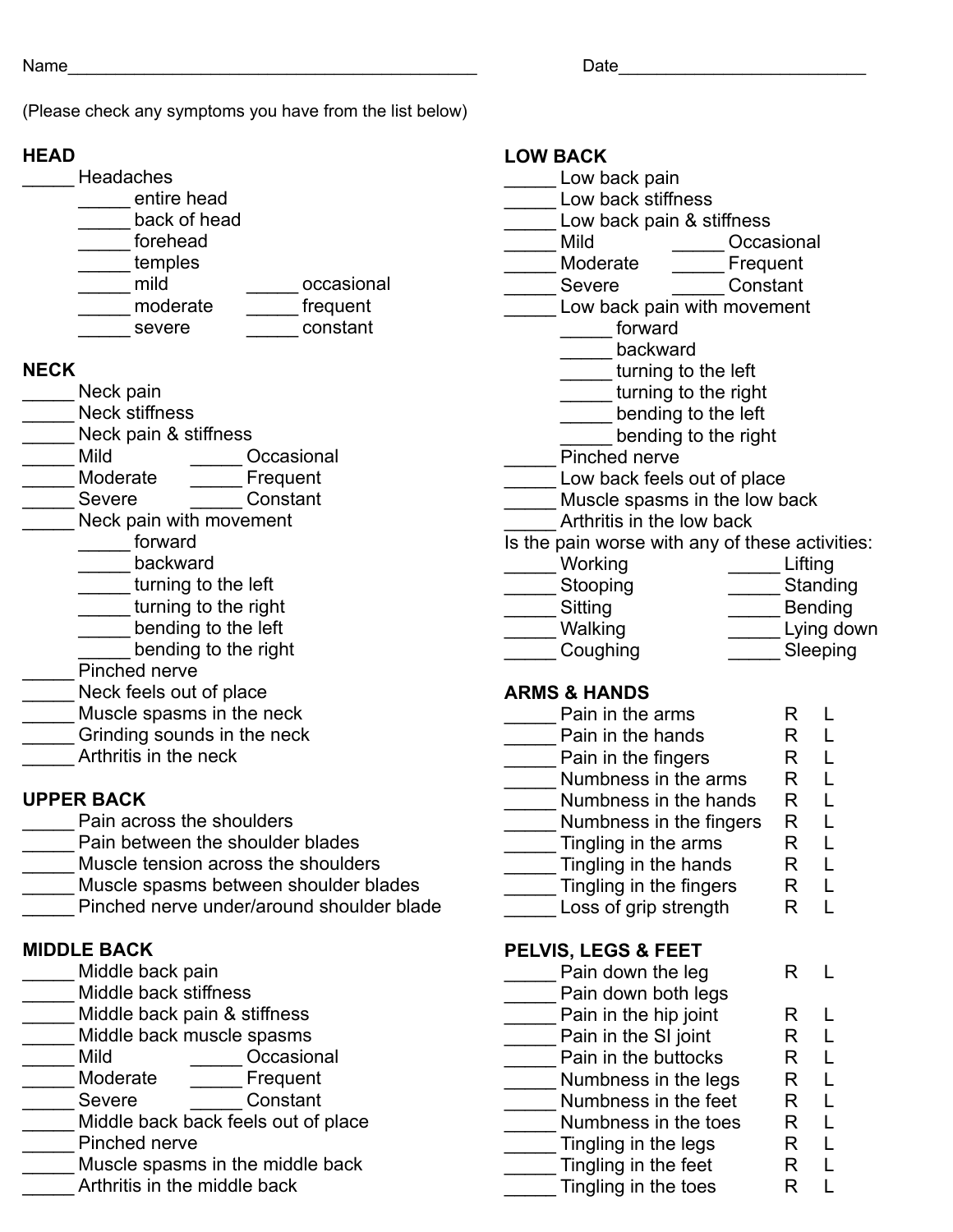| <b>REVIEW OF SYSTEMS:</b> Circle Yes $(Y)$ or No $(N)$ : |   |             |                       |     |                               |   |                       |                       |     |     |
|----------------------------------------------------------|---|-------------|-----------------------|-----|-------------------------------|---|-----------------------|-----------------------|-----|-----|
| <b>Constitutional</b>                                    |   |             | <b>Respiratory</b>    |     | <b>Gastrointestinal</b>       |   |                       | <b>Dermatology</b>    |     |     |
| Recent weight loss                                       |   | Y N         | Cough                 | Y N | Abdominal pain                |   | Y N                   | Rashes                |     | Y N |
| Fever                                                    |   | Y N         | Wheezing              | Y N | Heartburn                     | Y | $\mathbf N$           | Sores                 | Y N |     |
| Chills                                                   | Y | $\mathbf N$ | Short of breath Y N   |     | Bloody stool                  | Y | $\mathbf N$           | <b>Blisters</b>       |     | Y N |
|                                                          |   |             |                       |     |                               |   |                       | Dry or sensitive skin | Y N |     |
| <b>Endocrine</b>                                         |   |             | <b>Allergy</b>        |     | Psychology                    |   |                       | <b>Hives</b>          | Y N |     |
| Excessive thirst                                         |   | Y N         | Runny nose            | Y N | Depression                    |   | Y N                   | Suspicious moles      | Y N |     |
| <b>Excessive sweating</b>                                |   | Y N         | Itchy eyes            | Y N | Mood swings                   |   | Y N                   | Suspicious lesions    | Y N |     |
| Excessive urination                                      |   | Y N         | Stuffy nose           | Y N | Anxiety                       | Y | $\mathbf N$           | Itching               |     | Y N |
| <b>Urology</b>                                           |   |             | ENT                   |     | <b>Genitourinary (Female)</b> |   | Hematologic/Lymphatic |                       |     |     |
| Frequent urination                                       |   | Y N         | Nose bleeds           | Y N | Pelvic pain                   | Y | $\mathbf N$           | Easy bruising         | Y N |     |
| Difficulty urinating                                     |   | Y N         | Sore throat           | Y N | Irregular periods             |   | Y N                   | Swollen glands        |     | Y N |
| Blood in urine                                           |   | Y N         | Change in voice Y N   |     | Recurrent infections          |   | Y N                   | Fatigue               |     | Y N |
| <b>Cardiology</b>                                        |   |             | Ophthalmology         |     | Musculoskeletal               |   |                       | <b>Neurology</b>      |     |     |
| Palpitations                                             |   | Y N         | Eye irritation        | Y N | Muscle aches                  |   | Y N                   | <b>Dizziness</b>      |     | Y N |
| Chest pains/tightness                                    |   | Y N         | <b>Blurred</b> vision | Y N | Joint pain                    | Y | $\mathbf N$           | Headaches             |     | Y N |
| High blood pressure                                      |   | Y N         | Eye drainage          | Y N | Joint swelling                | Y | $\mathbf N$           | <b>Seizures</b>       | Y N |     |
| Varicose veins                                           |   | Y N         | Visual changes Y N    |     | Joint stiffness               | Y | N                     | Weakness              | Y N |     |

| Mother                                                     | Father                                                                                   | <b>Sister</b>        | <b>Brother</b> | Has anyone in your family ever had a spine problem similar to the one you are currently experiencing?<br>Grandmother | <b>Please circle</b><br>Grandfather                                                                                                                                                                                                                                 |
|------------------------------------------------------------|------------------------------------------------------------------------------------------|----------------------|----------------|----------------------------------------------------------------------------------------------------------------------|---------------------------------------------------------------------------------------------------------------------------------------------------------------------------------------------------------------------------------------------------------------------|
|                                                            |                                                                                          |                      |                |                                                                                                                      |                                                                                                                                                                                                                                                                     |
|                                                            |                                                                                          |                      |                |                                                                                                                      |                                                                                                                                                                                                                                                                     |
| Past surgeries                                             |                                                                                          |                      |                |                                                                                                                      | <u> 1989 - Johann Stoff, deutscher Stoff, der Stoff, der Stoff, der Stoff, der Stoff, der Stoff, der Stoff, der S</u>                                                                                                                                               |
|                                                            |                                                                                          |                      |                |                                                                                                                      |                                                                                                                                                                                                                                                                     |
|                                                            |                                                                                          |                      |                | Past car accidents                                                                                                   |                                                                                                                                                                                                                                                                     |
| Past traumas                                               |                                                                                          |                      |                |                                                                                                                      |                                                                                                                                                                                                                                                                     |
|                                                            |                                                                                          |                      |                |                                                                                                                      |                                                                                                                                                                                                                                                                     |
|                                                            |                                                                                          |                      |                |                                                                                                                      |                                                                                                                                                                                                                                                                     |
| <b>EXERCISE</b><br>None                                    |                                                                                          | <b>WORK ACTIVITY</b> | <b>HABITS</b>  |                                                                                                                      |                                                                                                                                                                                                                                                                     |
| $1-3 x / wk$                                               | Smoking/Snuff<br>Packs or cans/day<br>Sitting<br>Alcohol<br>Drinks/wk<br><b>Standing</b> |                      |                |                                                                                                                      |                                                                                                                                                                                                                                                                     |
| Coffee/Caffeine Drinks<br>$4-6 \times / wk$<br>Light Labor |                                                                                          |                      |                |                                                                                                                      |                                                                                                                                                                                                                                                                     |
| Heavy Labor<br><b>High Stress Level</b><br>Daily           |                                                                                          |                      |                |                                                                                                                      | Reason                                                                                                                                                                                                                                                              |
|                                                            |                                                                                          |                      |                |                                                                                                                      | I authorize payment to the Richland Chiropractic Center. Richland Chiropractic Center may use and share your health information<br>without your written authorization, for activities relating to treatment, payment, and health care operations. I have received a |
|                                                            |                                                                                          |                      |                | copy of the Notice of Privacy & Patient Rights for the Richland Chiropractic Center.                                 |                                                                                                                                                                                                                                                                     |
|                                                            |                                                                                          |                      |                |                                                                                                                      |                                                                                                                                                                                                                                                                     |
|                                                            |                                                                                          |                      |                | Doctor comments/notes:                                                                                               |                                                                                                                                                                                                                                                                     |
|                                                            |                                                                                          |                      |                |                                                                                                                      |                                                                                                                                                                                                                                                                     |
|                                                            |                                                                                          |                      |                |                                                                                                                      |                                                                                                                                                                                                                                                                     |
|                                                            |                                                                                          |                      |                |                                                                                                                      |                                                                                                                                                                                                                                                                     |
| <b>BCBS</b>                                                | <b>BCBS</b> State                                                                        | <b>UHC</b>           | Cigna<br>Aetna | Medicare/Supp                                                                                                        | Humana(Medicare)<br>Medicare/COB                                                                                                                                                                                                                                    |

Medicaid/Ambetter/Magnolia/UHC Medicare/Medicaid CHIPS Self Pay Other

**FAMILY HISTORY**: Does anyone in your family have a history of diabetes, rheumatoid arthritis, heart problems, stroke, cancer or multiple sclerosis? Yes or No. **If yes**, please specify\_\_\_\_\_\_\_\_\_\_\_\_\_\_\_\_\_\_\_\_\_\_\_\_\_\_\_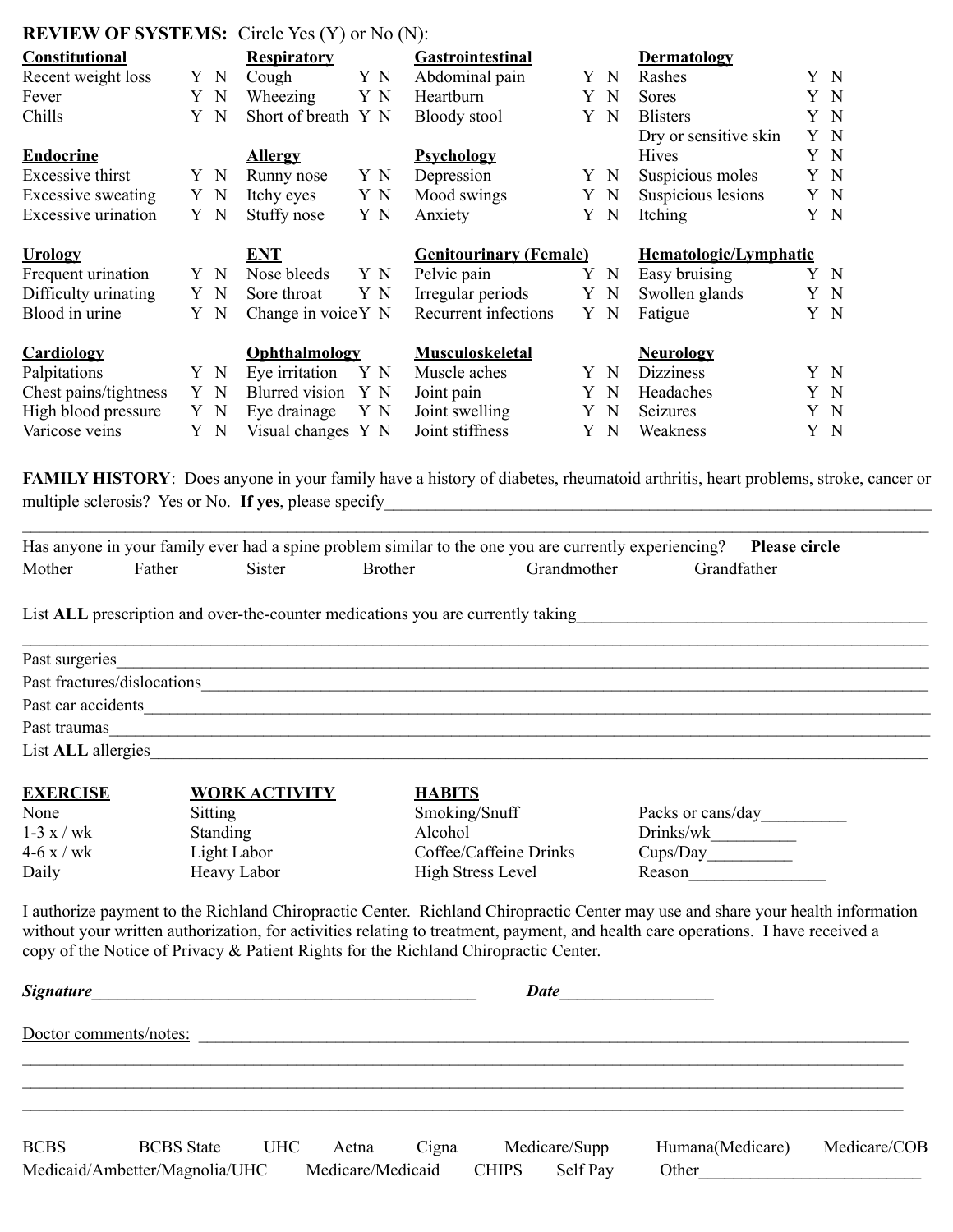## **Neck Pain Disability Oswestry Revised Questionnaire**

**PLEASE READ:** This questionnaire is designed to enable us to understand how much your neck pain has affected your ability to manage your everyday activities. Please answer each section by circling the **ONE CHOICE** that most applies to you. We realize that you may feel that more than one statement may relate to you, but **PLEASE JUST CIRCLE THE ONE CHOICE WHICH MOST CLOSELY DESCRIBES YOUR PROBLEM RIGHT NOW.** 

| <b>SECTION 1: Pain Intensity</b><br>$A - I$ have no pain at the moment.<br>B - The pain is very mild at the moment.<br>C-The pain is moderate at the moment.<br>D - The pain is fairly severe at the moment.<br>$E$ – The pain is very severe at the moment.<br>$F$ – The pain is the worst imaginable at the moment.                                                                                                                                                                                          | <b>SECTION 6: Concentration</b><br>$A - I$ can concentrate fully when I want to with no difficulty.<br>B-I can concentrate fully when I want to with slight difficulty.<br>C-I have a fair degree of difficulty in concentrating when I want to.<br>D-I have a lot of difficulty in concentrating when I want to.<br>$E - I$ have a great deal of difficulty in concentrating when I want to.<br>F-I cannot concentrate at all.                                                                                                                                             |
|----------------------------------------------------------------------------------------------------------------------------------------------------------------------------------------------------------------------------------------------------------------------------------------------------------------------------------------------------------------------------------------------------------------------------------------------------------------------------------------------------------------|-----------------------------------------------------------------------------------------------------------------------------------------------------------------------------------------------------------------------------------------------------------------------------------------------------------------------------------------------------------------------------------------------------------------------------------------------------------------------------------------------------------------------------------------------------------------------------|
| <b>SECTION 2: Personal Care</b><br>A-I can look after myself normally without causing extra pain.<br>B-I can look after myself normally, but it causes extra pain.<br>C-It is painful to look after myself and I am slow and careful.<br>D-I need some help, but manage most of my personal care.<br>E-I need help every day in most aspects of self-care.<br>F-I do not get dressed; I wash with difficulty and stay in bed.                                                                                  | <b>SECTION 7: Work</b><br>A-I can do as much work as I want to.<br>B-I can only do my usual work, but no more.<br>C-I can do most of my usual work, but no more.<br>D-I cannot do my usual work.<br>$E - I$ can hardly do any work at all.<br>F-I cannot do any work at all.                                                                                                                                                                                                                                                                                                |
| <b>SECTION 3: Lifting</b><br>A-I can lift heavy weights without extra pain.<br>B-I can lift heavy weights, but it causes extra pain.<br>C - Pain prevents me from lifting heavy weights off the floor, but I<br>can manage if they are conveniently positioned, e.g. on a table.<br>D - Pain prevents me from lifting heavy weights, but I can manage<br>light to medium weights if they are conveniently positioned.<br>$E - I$ can lift very light weights.<br>$F - I$ cannot lift or carry anything at all. | <b>SECTION 8: Driving</b><br>A-I can drive my car without any neck pain.<br>$B - I$ can drive my car as long as I want with slight pain in my neck.<br>$C - I$ can drive my car as long as I want with moderate pain in my neck.<br>D-I cannot drive my car as long as I want because of<br>moderate pain in my neck.<br>$E - I$ can hardly drive at all because of severe pain in my neck.<br>F-I cannot drive my car at all.                                                                                                                                              |
| <b>SECTION 4: Reading</b><br>A - I can read as much as I want to with no pain in my neck.<br>$B - I$ can read as much as I want to with slight pain in my neck.<br>$C - I$ can read as much as I want to with moderate pain in my neck.<br>D-I cannot read as much as I want because of moderate pain<br>in my neck.<br>$E - I$ cannot read as much as I want because of severe pain in my neck.<br>$F - I$ cannot read at all.                                                                                | <b>SECTION 9: Sleeping</b><br>A-I have no trouble sleeping.<br>B - My sleep is slightly disturbed (less than 1 hour sleepless).<br>C - My sleep is mildly disturbed (1-2 hours sleepless).<br>D - My sleep is moderately disturbed (2-3 hours sleepless).<br>E - My sleep is greatly disturbed (3-5 hours sleepless).<br>F - My sleep is completely disturbed (5-7 hours sleepless).                                                                                                                                                                                        |
| <b>SECTION 5: Headaches</b><br>A-I have no headaches at all.<br>B-I have slight headaches which come infrequently.<br>C-I have moderate headaches which come infrequently.<br>D-I have moderate headaches which come frequently.<br>$E - I$ have severe headaches which come frequently.<br>$F - I$ have headaches almost all the time.                                                                                                                                                                        | <b>SECTION 10: Recreation</b><br>$A - I$ am able to engage in all of my recreational activities with<br>no neck pain at all.<br>B-I am able to engage in all of my recreational activities with<br>some pain in my neck.<br>C-I am able to engage in most, but not all of my recreational<br>activities because of pain in my neck.<br>D-I am able to engage in a few of my recreational activities<br>because of pain in my neck.<br>$E - I$ can hardly do any recreational activities because of pain<br>in my neck.<br>F-I cannot do any recreational activities at all. |

Comments: with the comments of the community of the community of the community of the community of the community of the community of the community of the community of the community of the community of the community of the

 $\overline{\phantom{a}}$ 

\_\_\_\_\_\_\_\_\_\_\_\_\_\_\_\_\_\_\_\_\_\_\_\_\_\_\_\_\_\_\_\_\_\_\_\_\_\_\_\_\_\_\_\_\_\_\_\_\_\_\_\_\_\_\_\_\_\_\_\_\_\_\_\_\_\_\_\_\_\_\_\_\_\_\_\_\_\_\_\_\_\_\_\_\_\_\_\_\_\_\_\_\_\_\_